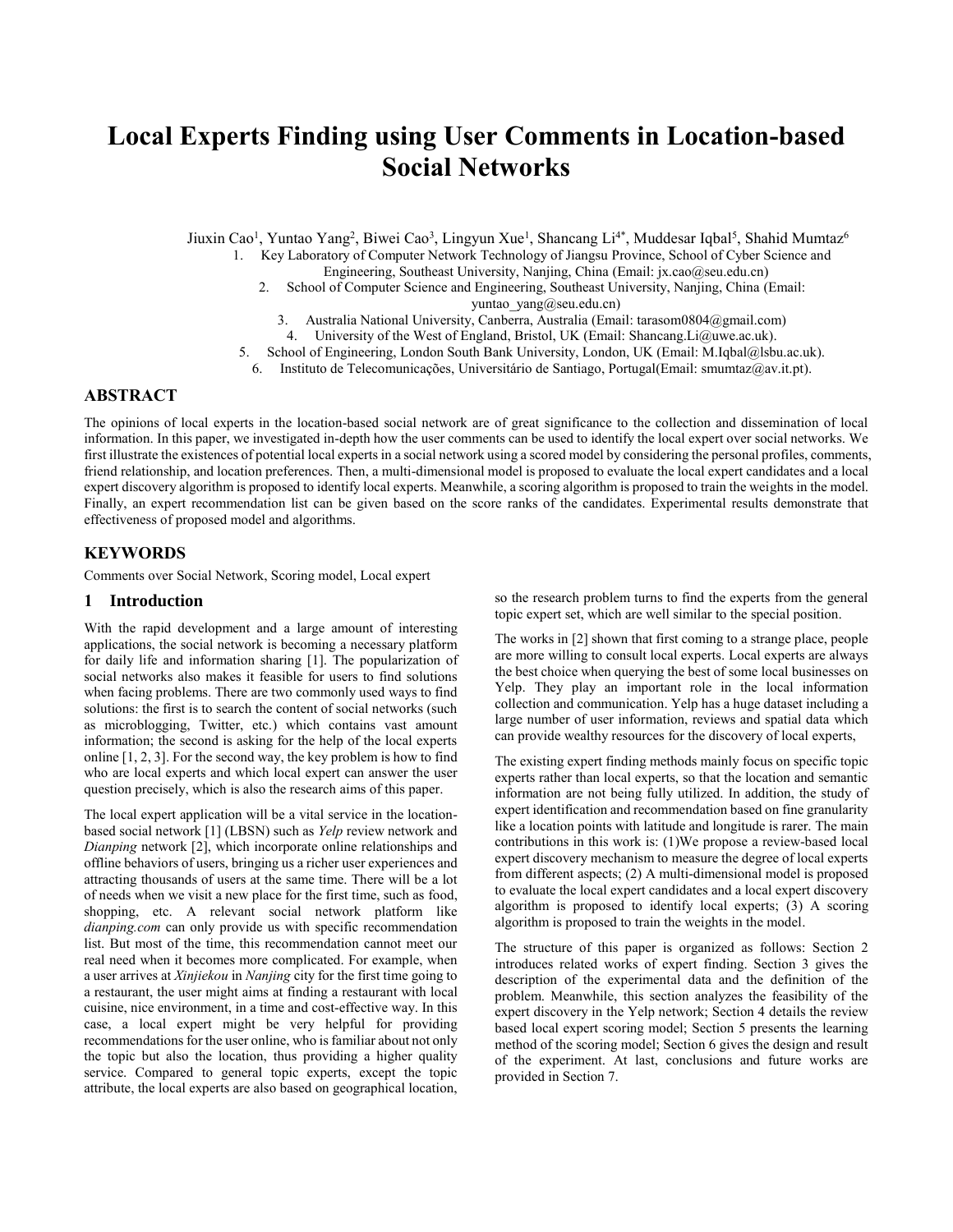## **2 Related Works**

Social networking research began in the nineties of the twentieth century, since then experts finding research has gained some success. Early experts finding mainly uses information retrieval techniques [3], mining experts who meet the requirements using specific terms. More and more research methods came into being with the in-depth research of expert. The main expert identification methods can be divided into three categories: *1) Probability-modelbased experts finding.* It is mainly based on the probability statistics model, which solves the expert users' ranking by calculating the probability that users are experts. There are two classic expert discovery models [4]. One is the profile-centric method, which measures the correlation degree between the profiles created for users and the queries; the other one is the document-centric method, which ranks the experts and the documents related to the query. These co-occurrence relations based models had achieved a good effect. But with the diversification of expert activities and relationship network, this single word-based and document-based expert identification method is no longer applicable to this kind of complex network relationships and unstructured textual information; *2) Graph-model-based experts finding,* which is influenced by page sorting algorithm. The join of the relationship between users makes experts identification get a further developing. The classic sorting algorithms such as PageRank [6], Hyperlink-Induced Topic Search (HITS) [5], and a series of PageRank based algorithms like TwitterRank [5] and InfluenceRank [6] *etc,* are gradually used to find the expert users in the networks; *3) Topicmodel-based experts finding* gives experts ranking by analyzing the relationship between experts and implied topics [7].

As the LBSN appears, more and more social content has location information, which improves customer satisfaction and at the same time provides opportunities for researchers. So local experts discovery has become a real need. *Antin* et al. [2] conducted a survey about people's attitudes towards local knowledge and found that most people feel they are local experts and are willing to be consulted local issues to give advice. The study shows that 43% of people are more willing to ask for local experts, and 39% of people do not mind answering questions. Cheng et al. [8] crawled tagged expert users, tags and the relations between them in Twitter dataset and a local experts identification algorithm was proposed to find local experts on different topics in different cities. The proposed LocalRank algorithm includes two aspects of local experts: topic authority and location authority. The topic authority is defined as how well the candidate is recognized about the topic, considering about user's link relation and the information disseminated in the network and proposing a distance weighted social graph to identify expertise level of users in a given topic. The location authority is defined as the local reputation of the candidate. *Haokai* Lu [9] studied personal expert recommendations on the same dataset, using matrix decomposition model from different aspects (location preference, topic preference, social relations preference) of users to recommend personal experts. *Tanvi* Jindal [10] used Yelp dataset to study local experts which extracts users' features firstly and then used classification algorithm like Bayesian to mining category experts. Based on the algorithm, a Gaussian mixture model is proposed to cluster the review locations. Then the distance between the cluster center and the query location is used to estimate the location authority. However, this algorithm ignores the network topology and the large and abundant content information and the cluster center in a city cannot fully reflect a user's active points.

Wei Niu [11] [12] et al. proposed a local expert sorting algorithm named LExL [12], using Microsoft's famous LambdaMART [14] algorithm in "Learning to rank" [13] from four dimensions: user's own attributes, tag table, location authority and location-based random walk to sort candidate users.

Although many research works have been done in this area, there are still many challenges, including local expert finding with the abundant location and text semantic information. The classical expert discovery method has been far from satisfying in the location-based social networking environment. Relevant research in the follow-up study also puts forward some different approaches. This paper proposes a review based local expert discovery algorithm in a fine granularity, making fully use of various kinds of information, mining local experts in the Yelp network for highquality expert services.

## **3 Preliminary**

In this section, we will define the research problem and address the dataset used in this paper. Afterwards combining analysis on spatial point pattern of the dataset and two instances, the feasibility of the research is verified. Finally, the POIs are abstracted to simplify calculation and local expert candidates of each POI are marked among existing category experts in the dataset using DBSCAN clustering algorithm.

## **3.1 Problem Description**

Compared to general experts, local experts are not only experienced in the area, but active in some locations. When users visit a new place, having their own demands, the question is which person who can offer high qualified service for users should be recommended. The people which we need are called local experts, formally described as follows: Given a review query  $q$ , which contains category  $c(q)$ , location  $l(q)$ , the task is finding k local experts who are familiar with the location and also good at query category.

# **3.2 Data Description**

The experiment dataset used in this paper is from the public Yelp dataset, which is available on the Yelp website. Yelp website is a typical LBSN platform including business about restaurants, hotels, tourism, shopping and other areas. More than 33 million users' monthly access and rich review information can offer a good data base to this study. The original data set used in this article includes three categories:

- **Business information**: business ID, business location with latitude and longitude, business categories, business city, business ratings, business review times, etc.
- User information: user ID, user review counts, creation date of user account, user's friend list, number of fans, expert tag, average score of user reviews, etc.
- **Review information**: review ID, review user ID, review business ID, score, date, text, number of useful votes, etc.

In this section, two basic statistical information of dataset are analyzed and shown as follows: Figure 1 shows the frequency distribution of number of users' 'friend' and Figure 2 presents the frequency distribution of the number of reviews number published by users. The distribution graph is represented with the double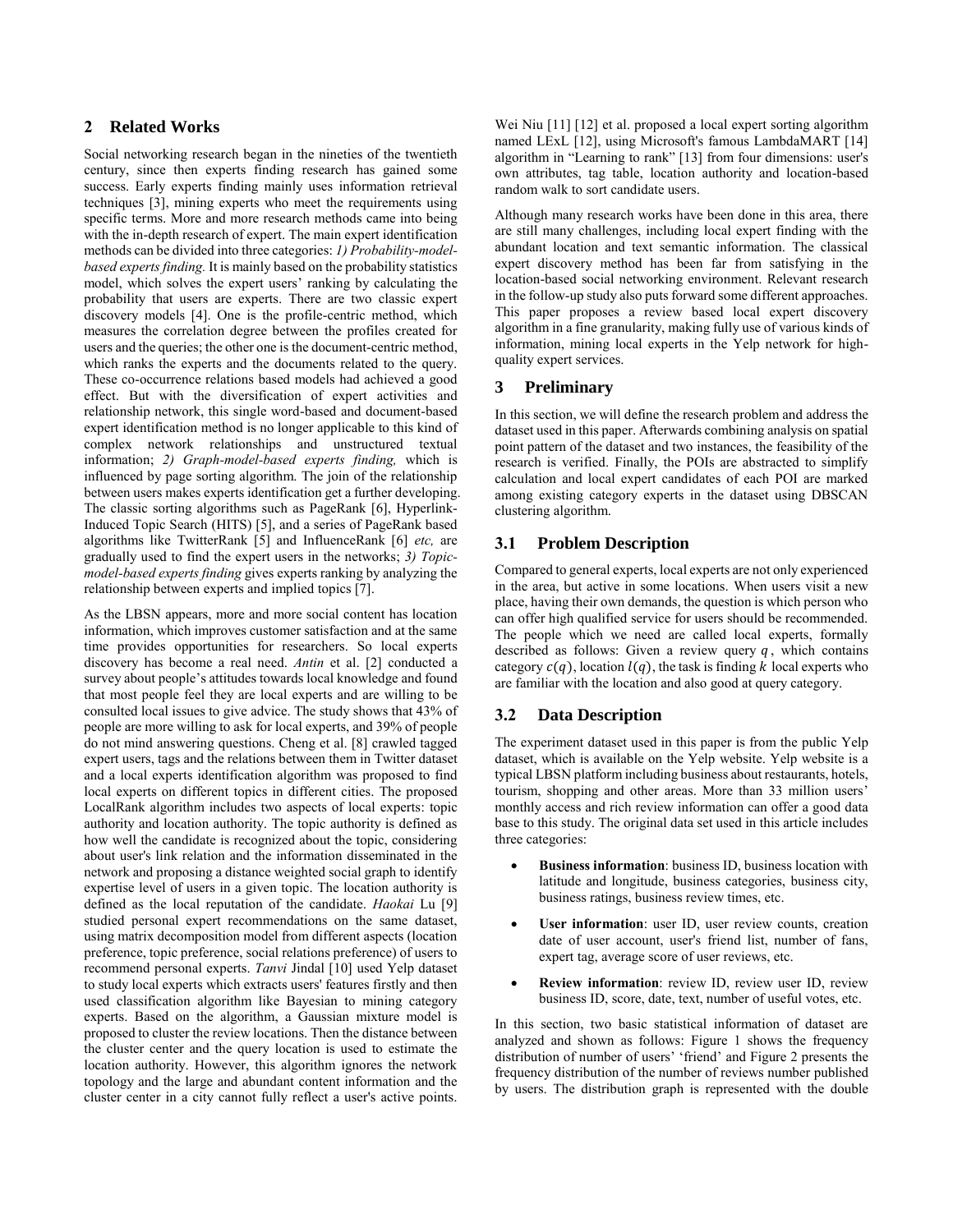logarithmic coordinate system, where the abscissa is the number of indicators and the ordinate indicates the statistics under that number. It can be seen from both Figure 1 and Figure 2 that the basic feature of a user in the network obeys power-law distribution, which means that minority users may have larger structural feature values and influence, reflecting the power-law characteristics of nodes in *Yelp*.



**Figure 1** Frequency distribution of friend accounts



**Figure 2** Frequency distribution of review accounts

#### **3.3 Features Analysis**

Category and location of user reviews are two important features which are widely used in the model that can be used to evaluate the probability of a user can be a local expert. The categories used are set by Yelp and statistical analysis of *Yelp* dataset is conducted to discover the distribution of users in these two aspects.

*3.3.1 Spatial Point Pattern Analysis*. The spatial point model proposed in [15] is based on the distribution of all observation points on the map, which can be used to analyze the spatial distribution patterns of discrete geographic objects or event points according to their spatial position. The point pattern distribution can generally be divided into three basic types: *aggregation*, *random distribution* and *even distribution*. In this work, we apply

the spatial point pattern of user reviews in Yelp network to analyze the spatial distribution of user reviews.

Two analytical methods are commonly used for point-space model analysis: *density-based* and *distance-based* methods. The densitybased methods study spatial patterns using the features of point density distribution. The distance-based methods are generally used to measure the nearest neighbor distance such as *Nearest Neighbor Index* (NNI), which is a complicated tool to precisely measure the spatial distribution of a patter [15]. In this work, we use the NNI method to analyze the spatial pattern of user reviews.

In the NNI method, the nearest-neighbor distance of any point is firstly calculated, then the mean of all these nearest neighbor distances is taken as the evaluation index of the model distribution. For the same dataset, the NNIs are different under various distribution patterns. Compared to the NNI results of the distribution of all user review points in the dataset and that of the complete random mode which equals to 1, the type of the distribution model can be augmented [15]. The NNI can be described

$$
NNI = \frac{\overline{d_{min}}}{2\sqrt{n/s}}\tag{1}
$$

where *n* is the number of points,  $\frac{d}{dm_{in}} = \frac{1}{n}$  $\frac{1}{n}\sum_{i=1}^{n} d_{min}(i)$  is the average nearest neighbor distance of all points where  $d_{min}(i)$  is the distance from the point  $i$  to the nearest neighbor of it, and  $s$  is the specific spatial area all the points reside in. According to [15], in the aggregation mode the distance between the points is short because of the spatially clustered points, so the NNI is less than 1 [15]. In the even distribution mode, the distance between two points is larger and the NNI is greater than 1. Therefore, the spatial distribution pattern of review locations can be evaluated and augmented by NNI. Figure 3 shows the distribution of NNI of all users in Las Vegas whose review counts is more than 20.



**Figure 3** NNI distribution of users

From Figure 3, it can be summarized that the NNIs of most users are less than 1, indicating that a large number of reviews points of each user in *Yelp* are spatially close to each other, which means the majority of user review distribution in the network is spatially aggregate.

*3.3.2 Instance Analysis.* Two users are randomly selected to analyze their review locations on the map. Figure 4 and 5 show the review distributions of user A and B, respectively. It can be seen that user A is more active in Phoenix and user B often comments in both Las Vegas and Phoenix, which means user A has position authority in Phoenix, while user B has position authority in both.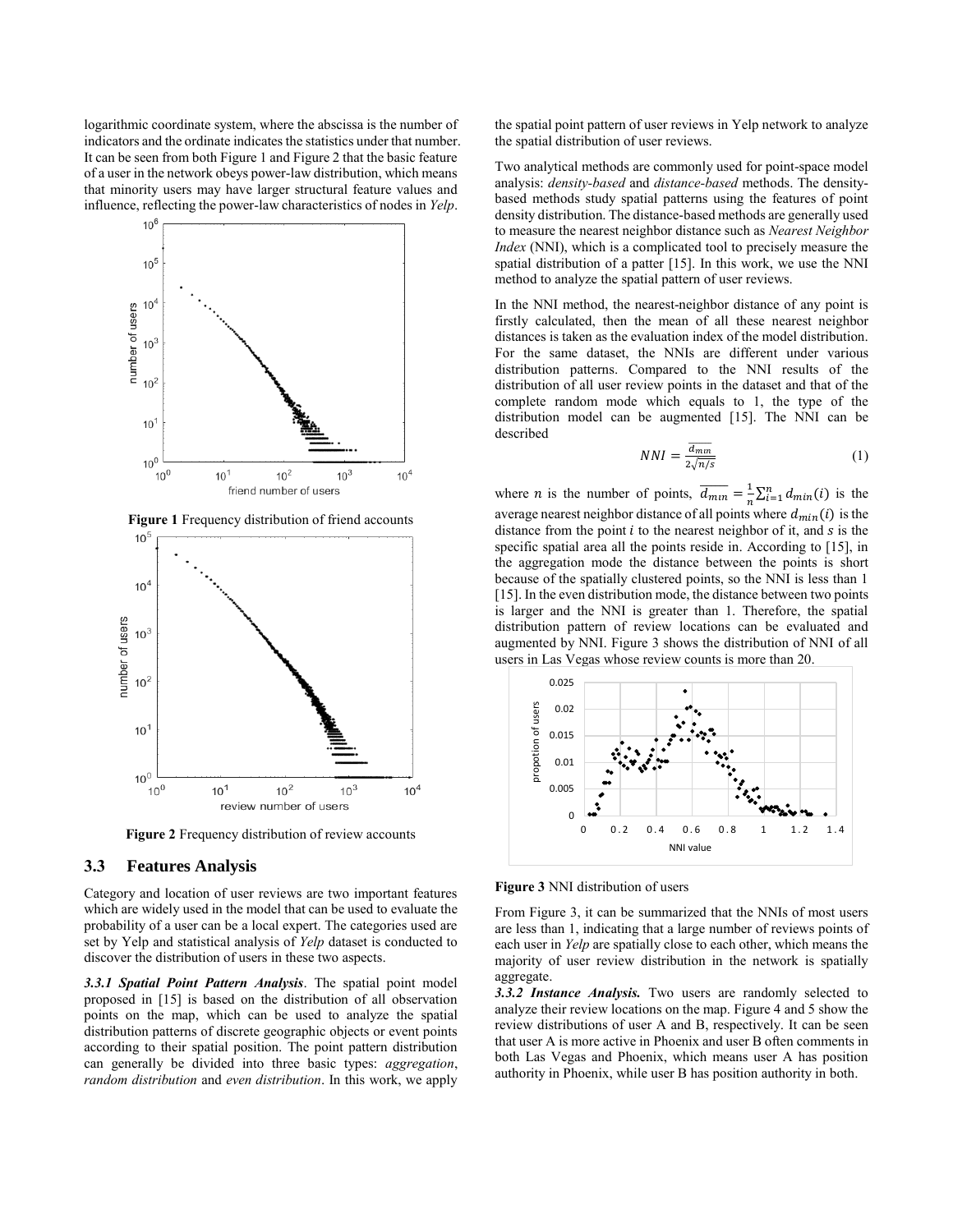

(a) The location distribution of user A in Las Vegas



(b) The location distribution of user A in Phoenix Figure 4: The location distribution of user A



(a) The location distribution of user A in Las Vegas



(b) The location distribution of user A in Phoenix Figure 5 The location distribution of user B

Category features of users are also analyzed. In view of a large number of categories in *Yelp*, some common categories are selected to analysis the category features of two randomly selected users.

The statistics result of two users in 12 categories are shown in Figure 6 and Figure 7, respectively. It can be seen that user A is more adept at entertainment and user B reviews most at eating. Obviously, user reviews always focus on some certain categories, which is in line with the habits of user behavior. Such as if you need a food local expert in Phoenix, user B is more appropriate and authoritative than user A.



Figure 6 The category distribution of user A



Figure 7 The category distribution of user B

## **3.4 POI Abstracting and Candidate Marking**

*3.4.1 POI Abstracting.* In this work, we assume that the identification and excavation of local experts is based on a specific location. It is impossible to cover all geographical points in an area, so POIs are abstracted in the city assuming that all queries are based on POIs.

However, for the given city, the number of POIs in the city cannot be predicted. Therefore, it is necessary to use density-based clustering algorithm that does not need to determine the number of clusters. In this work, a typical density-based DBSCAN clustering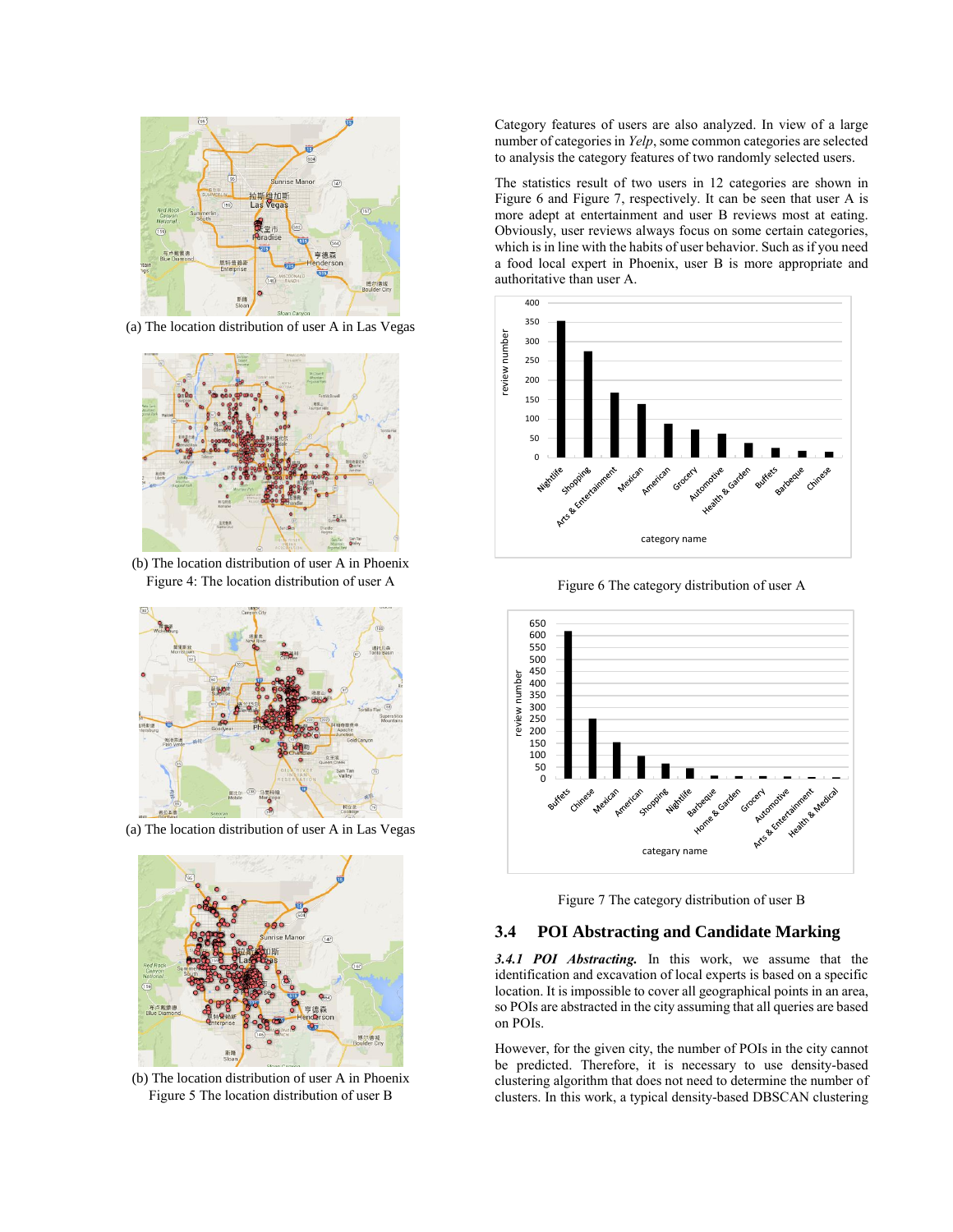algorithm is used to select POIs. The two parameters needed by the algorithm are the neighborhood radius e, and the minimum number of MinPts, which is the smallest number of object points in a neighborhood.

The parameters in the algorithm are selected by experiment where the object points are user review location points in the city. The radius e is users' mostly frequent travel distance. According to above results of NNI in Figure 3, the location distributions of most are aggregate. As a result, people have their own geographically active location range, and they always visit the place not that far [19]. To match the user activity rule in the city, the most active distance of users is chosen as the radius. Sorting all user reviews in temporal order as shown in Figure 8, users in the city often travel within the range of 10 km between adjacent reviews [19]. In this work, we set the value of the radius as 10km.



Figure 8 The interval distance distribution of user adjacent reviews

In city area, all users review locations can be clustered using DBSCAN. In view of the MinPts selection experiment, the minimum object point numbers are selected from 20, increased by 5 one step, and then the final experiment cluster numbers and cluster center points distribution on the map are stable when MinPts reach a certain number.

*3.4.2 Candidate Marking.* Though there are some tagged category experts in the dataset, it is still necessary to identify the local expert candidates by considering the category and location features in the meantime to satisfy user's local expert queries when going to a new place.

The local experts are based one or more active location points of their own. Firstly, the DBSCAN clustering algorithm is processed to determine the central location points of expert candidates in dataset, and then mark local experts whose central points are within the radius of POIs. The algorithm is described as follows:

#### **Algorithm 1 local expert candidate marking algorithm**

**input:** All pair of candidates and their review points set  $C_i$ :  $U(u_i, C_i)$ , POIs set L

| output: All pair of POIs and their local experts LE |  |  |  |  |  |  |
|-----------------------------------------------------|--|--|--|--|--|--|
|-----------------------------------------------------|--|--|--|--|--|--|

- 1. FOREACH  $(u_i, C_i) \in U$
- 2.  $c_i = \text{DBSCAN}(C_i)$ // Calculate the central location points of user I using DBSCAN algorithm
- 3. ADD  $(u_i, c_i)$  to UC//UC is all pair of candidates and their central location point
- 4. END-FOR
- 5. FOREACH  $l_i \in L$  Do
- 6. FOREACH  $(u_i, c_i) \in UC$  Do
- 7. IF distance  $(c_i, l_i) < r$
- 8. ADD  $u_i, l_i$  TO *LE*
- 9. END-FOR
- 10. END-FOR
- 11. RETURN *LE*

#### **4 Proposed Method**

In order to reduce computational complexity and alleviate the impact of sparsity, all users in the dataset this work are a collection of users who have commented on a given category over a threshold set as 20 in a given city area. Then the candidate set is extracted through the business locations of these users' reviews. Finally, friend relationship edges are added to the candidate set.

In this section, we first introduce the local experts scoring model, and then address the local expert's assessment indicators. And then, based on the scoring model, a local expert discovery algorithm will be presented.

## **4.1 Scoring Model**

The scoring model is designed based on reviewer features in four aspects, including *personal*, *review*, *friendship* and *location authority attributes*, in which the scoring vector sets of all users are denoted as  $\Psi^P$ ,  $\Psi^R$ ,  $\Psi^F$  and  $\Psi^L$  respectively. Among them,  $\Psi^P$ consists of two elements, the structural attribute scoring vector  $\Psi_1$ and the influence scoring vector  $\Psi_2$ .  $\Psi^R$  contains three elements which are valid text number scoring vector  $\Psi_3$ , review semantic scoring vector of users  $\Psi_4$  and semantic scoring vector of reviews  $\Psi_5$ , and  $\Psi^F$  only has single element which is friendship scoring vector  $\Psi_6$ .  $\Psi^L$  includes two elements, review number scoring vector  $\Psi$ <sub>7</sub> and review centroid scoring vector  $\Psi$ <sub>8</sub>. Then linear model is utilized to construct the scoring model for measuring local expert candidate's ranking on the given query. Assuming that  $\Psi = \Psi^P \cup \Psi^R \cup \Psi^F \cup \Psi^L = {\Psi_1, \Psi_2, ..., \Psi_8}$  and for candidate u, 8 corresponding scores in  $\Psi$  on location l is donated as vector  $\varphi(l, u) = {\varphi_1, \varphi_2, ..., \varphi_8}$ , the final score of user u at point l is defined as follow:

$$
r(l, u) = \theta \cdot \varphi(l, u) = \sum_{k=1}^{8} \theta_k * \varphi_k \tag{2}
$$

where  $\theta = {\theta_1, \theta_2, ..., \theta_8}$  is the weight vector for the score vector and  $\theta_k$  represents the weight for the  $k^{th}$  element score, i.e. the importance degree of the score to the total results. The weight vector  $\theta$  in the scoring model needs to be learned through data training, which will be introduced in the following section and local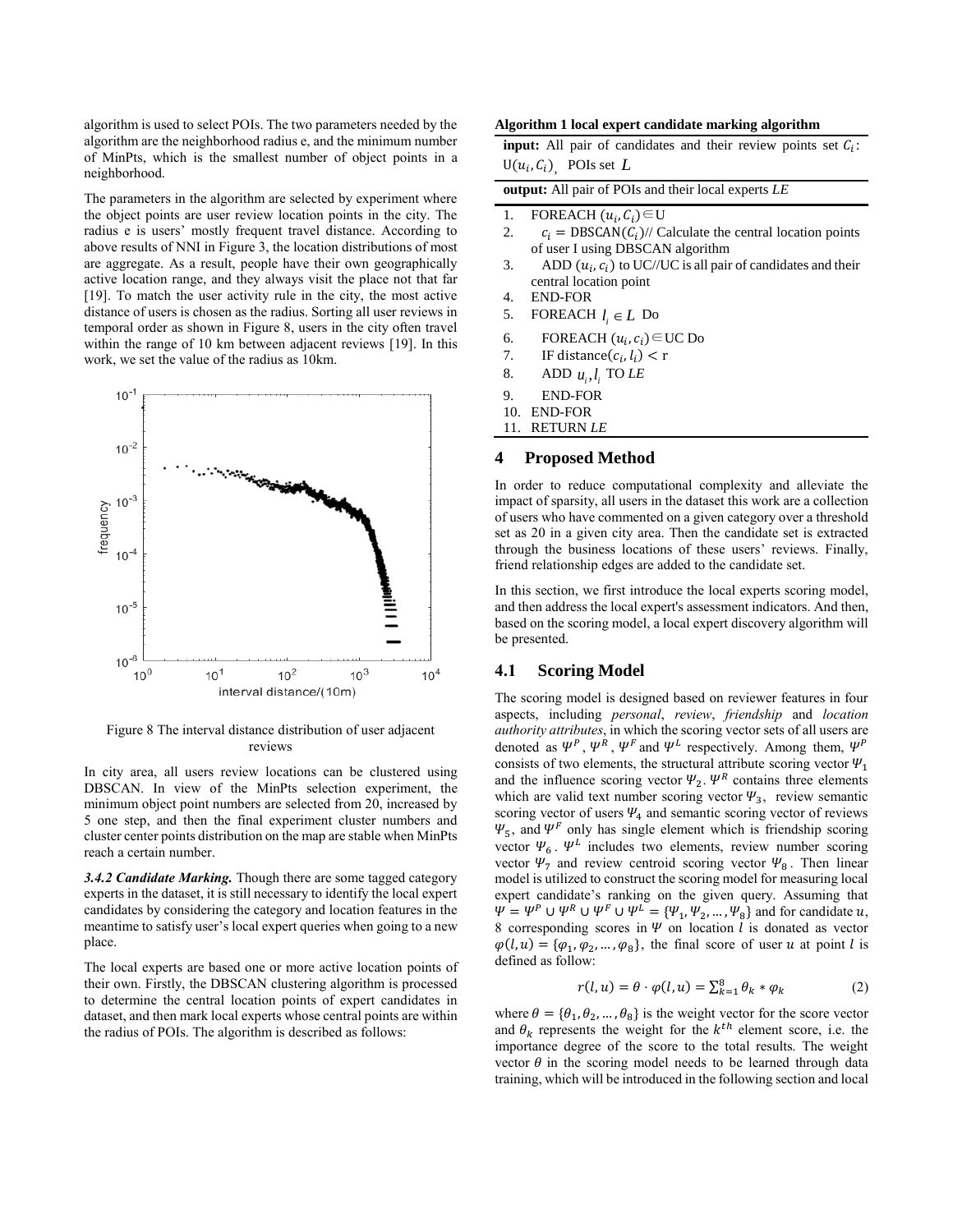expert recommendation will be carried out according to the rank of final score.

## **4.2 Scoring Local Expert Candidate**

There are two main parts of the local expert's assessment: (1) Category authority of candidates, which estimates the level of candidates under given categories through taking full account of their own attributes, review semantic preferences and network structure attributes, corresponding to the previous personal, review and friendship authority attributes. (2) Location authority of candidates. The review location information contains location preferences of candidates. The above two parts are comprehensively used to identify local experts and then to achieve the purpose of enhancing the recommended results of local experts.

*4.2.1 Scoring Personal Attributes*. Similar to general LBSN network, Yelp users also have their own friends and fans. Besides, the network has specific feedback mechanism for user reviews that will receive useful, funny, and cool votes. By analyzing feedback votes received, the audience level of the user reviews can be measured. The personal attributes evaluated in this article are divided into two aspects: static and dynamic. The static attributes are structural characteristics of user and the dynamic one is user's influence in the network.

(1) Structural attributes: Yelp is a network for review. The review content of user is valuable for others, and users who has highquality reviews may have relatively more friends and fans. Social network topology structures and user's own characteristics are integrated to obtain candidates' eigenvalues, and the average normalized score of a user is used to measure structural feature, denoted as follows:

$$
\varphi_1 = (u_{friends} + u_{fans})/2 \tag{3}
$$

Where  $u_{friends}$  is the normalized score of user's friends, and  $u_{fans}$ is the normalized score of user's fans.

(2) Influence: the influence is a significate indicator measuring the degree of local experts. The greater the impact of a candidate is, the higher the degree of expert level is. The user's score of their influence  $\varphi_2$  in this paper is mainly attributed to the following two aspects:

**Activity**: the valid review numbers released by candidate during a period of time;

**Authority**: the useful vote number of candidate reviews.

After normalization, candidate's influence score is presented by the average value. For the candidate set, the scoring vector sets of structural characteristics and influence are calculated and denoted as  $\Psi^P$ .

*4.2.2 Scoring Reviews*. Yelp network has a large number of review texts of specific categories. The text contains a lot of information which can be used to evaluate expert degree of candidates. In this paper, LDA (Latent Dirichlet Allocation) model is used to carry out semantic analysis of text content. All the texts are put into the same semantic space to construct the topic model and measured from the following three aspects:

(1) Valid text number

Valid text is the valid review text for a given category, having immense reference value to new users. People having adequate valid texts shows their frequent activities and more meaningful reviews on that category. Getting valid texts of review needs the following steps: 1) remove the stop words; 2) remove the punctuations; 3) handle the stem; 4) remove the low frequency words. The valid text number of a user is donated as  $\varphi_3$ .

#### (2) Review semantic score for a user

In this paper, all of a user's reviews are merged as a user description document and the reviews of all users under a category are merged as a category description document. Local experts are excavated in the massive dataset by measuring the semantic similarity between user description documents and category description documents. If a user's reviews often appear in the same category, the user's document semantic vector distribution will be more inclined to the category semantic vector. Suppose that the topic vectors extracted of user u is  $\theta_u$  and that of category c is  $\theta_c$ . Then the cosine similarity is used to calculate the similarity of two topic vectors. The formula is as follows:

$$
\varphi_4 = \cos(\theta_u, \theta_c) = \frac{\theta_u \cdot \theta_c}{|\theta_u||\theta_c|} \tag{4}
$$

#### (3) Semantic score for a review

The study [16] has showed that all reviews of a business can describe the business information. On this basis, if the text semantic information of a review on a business is in line with business description, this review will be more authoritative and reliable. Likewise, the average similarity degree between the reviews of user  $u$  under the given category  $c$  and the business corresponding to the certain review  $b$  is calculated by cosine similarity to evaluate the credibility of a user's review in the given category, donated as  $\varphi_5$ and the formula is as follows:

$$
\varphi_4 = \frac{\sum_{i \in c} \cos(\theta_i, \theta_{b_i})}{n} \tag{5}
$$

It is necessary to determine topic numbers when using LDA model. Different topic numbers can affect the model effect, directly having influence on the result of semantic similarity. In this paper, the topic number is set through multiple experiments and the perplexity is used to define the most appropriate topic numbers. The smaller the perplexity is, the better the model effect is. The perplexity formula is as follows:

$$
P = exp(-\frac{\sum_{m=1}^{M} \sum_{n=1}^{N} log(p(w_{m,n}|a))}{\sum_{m=1}^{M} N_m})
$$
(6)

Where M represents the number of semantic space documents,  $N_m$ is words number in  $m^{th}$  document,  $w_{m,n}$  is the  $n^{th}$  word of the  $m^{th}$ document,  $p$  is probability model learned from data set and  $\Omega$  is model parameter value.

Based on the experimental results on shopping category shown as Figure 9, the model has the least perplexity when the topic number is 30. Therefore, in this paper topic number used in expert discovery on shopping category is 30.

For all candidates, the review semantic scoring vector is quantified by the above ratings, denoted as  $\Psi^R$ .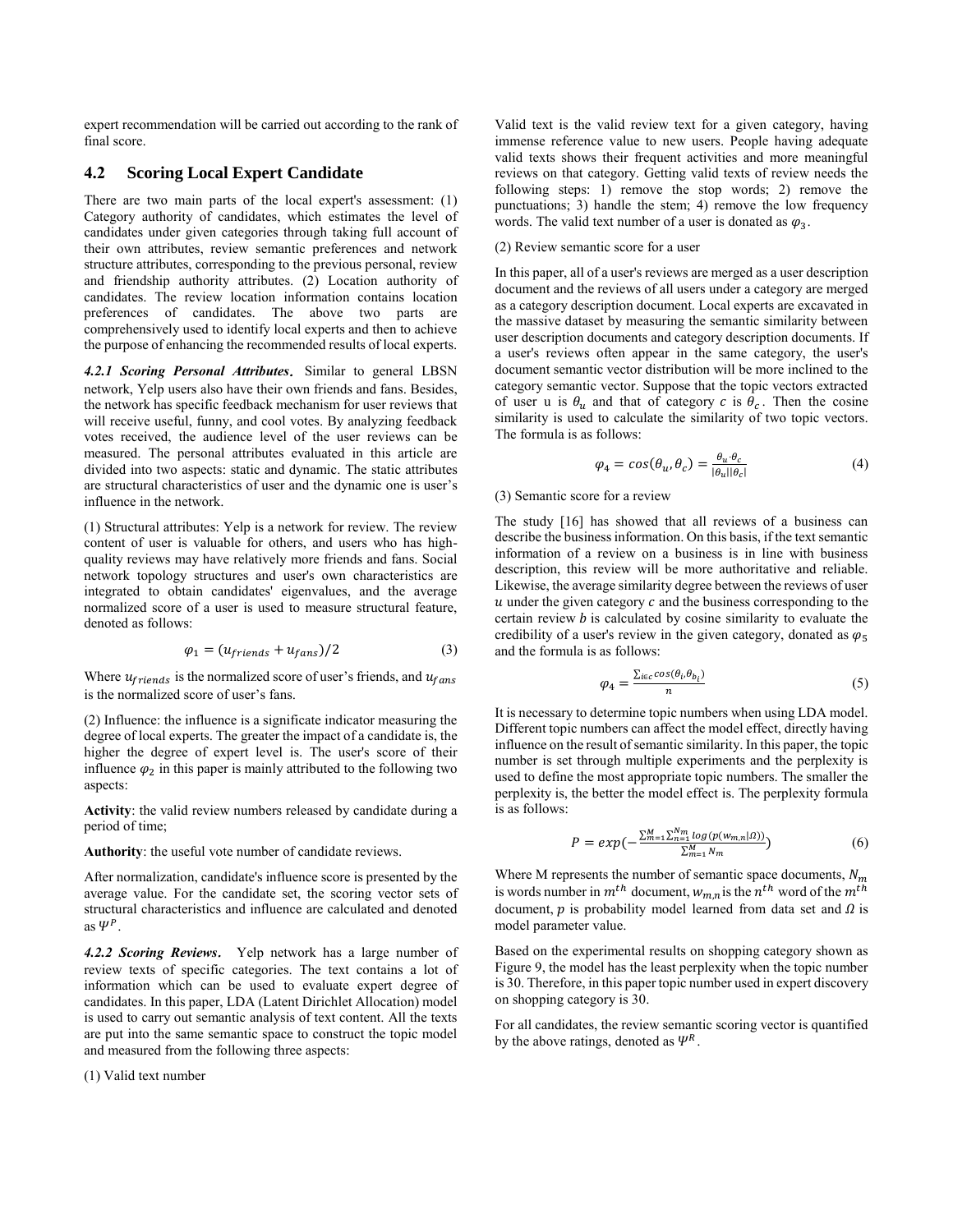

Figure 9 The perplexity distribution of different topics

*4.2.3 Scoring Friendship.* Expert finding is similar to the authoritative ranking of the webpage [20, 21, 22]. The larger the user's friend number is, the larger the influence of the user will be. However, users have different influence under different topics. The traditional PageRank algorithm is topic-independent web link algorithm which will mistakenly give a high degree of value to a number of web pages that are unrelated to the topic, resulting in serious topic drift phenomenon. The improved PageRank algorithm in this paper can not only restrain topic drift but effectively improve the effect of expert finding.

Users with similar interests will be friends in the network, which is called as homogeneity [17]. The homogeneity indicates that a user is not casual when choosing a friend. There are more similarities between users who have friend relationship than the ones who do not have. The traditional PageRank algorithm simulates a web surfer who transfers to any other link web page at the probability of  $1/k$  when the current page has  $k$  out links. In order to solve the problem of termination and trap, the algorithm also has a jump probability of  $1/n$ , which means users may skip at any other page at the probability of  $1/n$ . It defines row vector of PageRank value of every page, transfer probability matrix, jump probability and damping factor which is usually set as 0.85, then calculate iteratively until row vector of PageRank value converges, where  $n$  is the number of iterations. In view of the problem described in this article, the transfer probability and jump probability is redefined. In YELP network, user review contents and user review positions are important for users to select the business, based on which the edge probability  $E_c(i, j)$  is defined as follows:

$$
E_c(i,j) =
$$

$$
\begin{cases}\n\frac{|N_j|}{\sum_{k \in \text{Friends}(i)} |N_k|} * sim_c(i,j) * \frac{d_r}{distance(i,j) + d_r},\\ \n\text{(edge between i and j)}\\ \n0, (no edge between i and j)\n\end{cases} \tag{7}
$$

where  $N_j$  is the review number of user j,  $sim_c(i, j)$  is the similarity between user  $i$  and  $j$  in topic  $c$ , and  $distance(i, j)$  is the distance between two users' review center location,  $d_r$  is to reduce the impact of distance on results. In equation (7) if there is an edge between *i* and *j*, edge probability  $E_c(i, j)$  depends on three aspects: 1)  $\frac{|N_j|}{\sum_{i=1}^{n} |N_j|}$  $\frac{|Nf|}{\sum_{k \in Friedman(S(i)|N_k|)}$ : Compared to all the other friends of the user *i*, the impact degree of  $j$  on it. More information a user receives from

a friend, the more affection this user gets. 2)  $sim_c(i, j)$ : In a given category, the similarity between two users' semantic vectors is calculated and more similar the vectors are, the greater the influence is. 3)  $\frac{d_r}{distance(i,j)+d_r}$ : the distance between the most active positions of two users. Users can easily be affected by the ones who are geographical close to them. The transfer probability  $T_c$  is the normalized edge probability  $E_c$  between two users.

The users having a large number of reviews will be more easily selected when choosing an expert on one category, so we redefine the jump probability in Eq.(8), in which both the number of reviews and their categories are taken into account.

$$
M_c = \frac{review \ number \ on \ the \ category \ of \ the \ user}{number \ of \ all \ review \ on \ the \ category} \tag{8}
$$

Therefore, the authority of candidates based on their friend relationships according to traditional PageRank algorithm is measured as follows, here the damping factor  $q = 0.85$ :

$$
\overrightarrow{\varphi_f^{(k+1)}} = (1 - q) * M_c + qT_c * \overrightarrow{\varphi_f^{(k)}}
$$
\n(9)

where  $\overline{\varphi_f^{(k)}}$  is the row vector of users' authority analogous to PageRank value after  $k$  iterations. The scoring vector of users' friendship evaluated by the improved PageRank algorithm proposed is denoted as  $\Psi^F$ .

*4.2.4 Scoring Location Authority.* It is another tough work to add location information into the expert assessment. Existing researches have achieved some results which consider about the distance from the query point to user's home or work location to measure the location authority. But the ignorance of the users' active points except the workplaces or home will undoubtedly affect the final result. Therefore, this paper proposes a new method for the location authority.

The participation time and the spatial distribution of candidate review locations are both important. Therefore, inspirited from the centroid calculation formula of the irregular objects in Physics shown in equation (10), similar method is proposed to evaluate spatial distribution of candidates.

$$
r_{centroid} = \frac{\sum_{i}^{n} m_i r_i}{\sum_{i}^{n} m_i}
$$
 (10)

In equation (10), assuming that the object consists of  $n$  particles,  $m_i$  represents the quality of particle i and  $r_i$  indicates the diameter vector of particle  $i$  relative to a fixed point in the particle coordinate system.  $\sum_{i=1}^{n} m_i$  is the total quality of the object so the diameter vector of centroid  $r_{centroid}$  can be calculated.

The user activity range radius is set according to the frequent travel distance in Figure 8, which means for the query point, only the user review location within the query radius is considered. The review number in the scope of the query point and the distance between candidate's reviews centroid and the query point is used to estimate location authority, donated as  $\varphi_7$  and  $\varphi_8$ .

As for  $\varphi_8$ , analogous to the calculation of centroid in Physics, centroid calculation formula of user review locations is presented as follows:

$$
reveen_u = \frac{\sum_{u_{ij} \in U_O(u)} (l(u_{ij}) - 0) * |u_{ij}|}{|U_l(u)|}
$$
(11)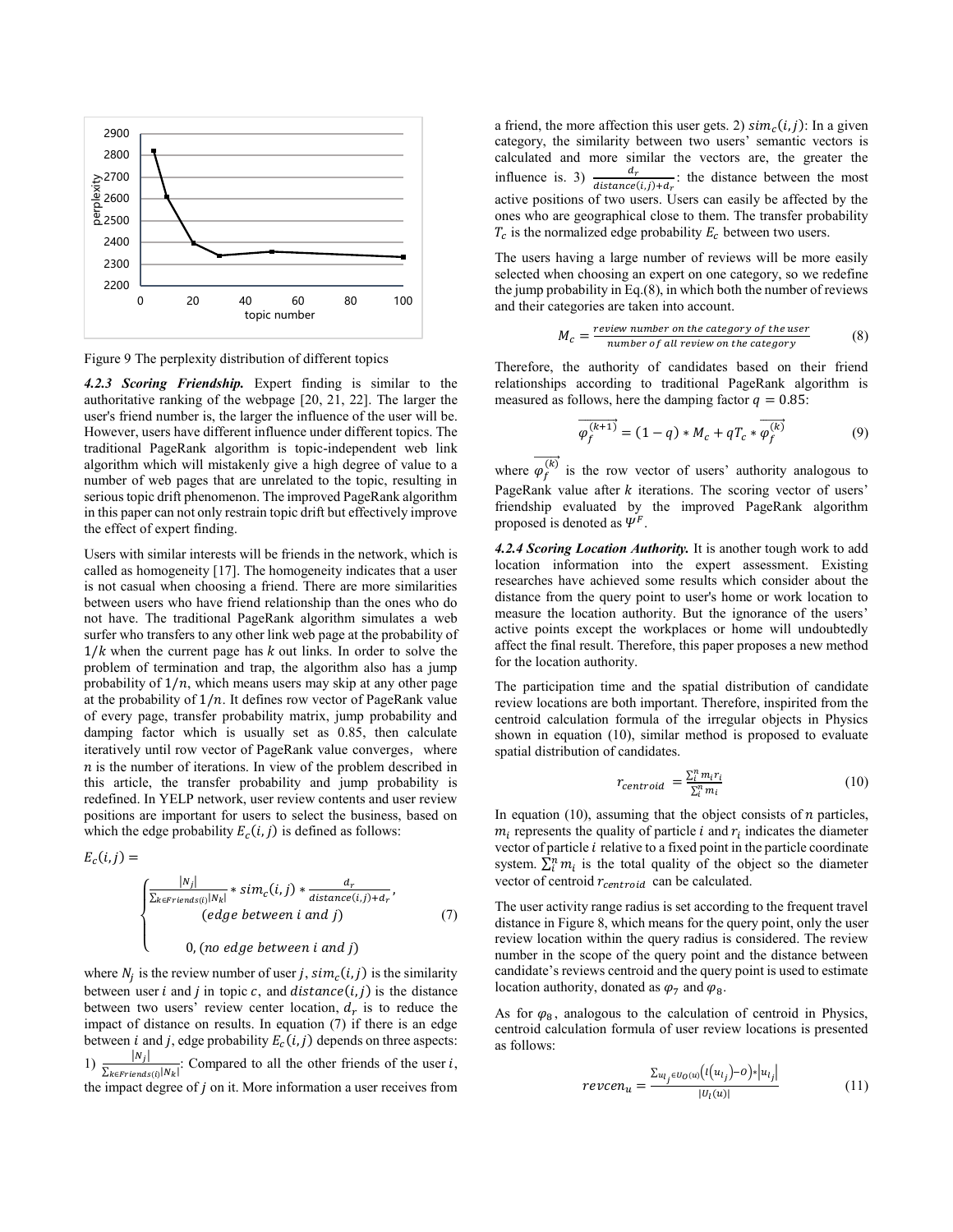Where  $l$  is the location set within the 10 km radius of the query point according to 3.4.1 and  $u_{l_j}$  represents reviews of user  $u$  at location  $l_j$ , whose absolute value indicates review numbers at that location and is equivalent to the quality,  $U_l(u)$  represents the user's review set of the location set  $l$ , which can be regarded as the total quality and as  $\varphi_7$ , O is the coordinates of the query point which is equivalent to the fixed point and  $l(u_{l_j})$  is that of the location  $l_j$ hence  $(l(u_{l_j})-0)$  represents the vector from query point to the

location  $l_j$ . Therefore, the review centroid relative to the query point can be calculated.

Based on a specific location, the evaluation of candidates not only consider their active level in the scope of the query point, but also consider their familiarities with the query point, recorded as  $\Psi^L$ .

## **4.3 Local Expert Discovery Algorithm**

Local expert discovery algorithm is conceived based on the score quantification method and local expert scoring model in the above sections, shown as following steps: (1) Determining the candidate set and the weight vector  $\theta$ ; (2) Calculating scoring vectors of candidates using the above scoring algorithm, as  $\varphi$ ; (3) Calculating final score  $r$  according to the weight vector  $\theta$  and the scoring vector  $\varphi$ ; (4) Ranking candidates based on the final scores. The specific algorithm is shown as below:

|  |  |  | Algorithm 2 Review based local expert discovery algorithm |
|--|--|--|-----------------------------------------------------------|
|  |  |  |                                                           |

| <b>Input:</b> Scoring Set $\Psi = \Psi^P \cup \Psi^R \cup \Psi^F \cup \Psi^L$ , YELP network |  |  |  |  |
|----------------------------------------------------------------------------------------------|--|--|--|--|
| N, Query POI $l_0$ , Weight Vector $\theta$                                                  |  |  |  |  |
| <b>Output:</b> Local Experts $Top - N$ List $U'$                                             |  |  |  |  |
| 1.<br>$U = selectCandidateUserSet(l_0)$                                                      |  |  |  |  |
| FOREACH $u_i \in U$ Do<br>2.                                                                 |  |  |  |  |
| 3.<br>New Array $\varphi$ //store the scoring vectors                                        |  |  |  |  |
| FOREACH $\Psi_i \in \Psi$ Do<br>4.                                                           |  |  |  |  |
| IF $(\Psi_i \in \Psi^P)$<br>5.                                                               |  |  |  |  |
| $\varphi[j]$ = computeProfileValue(l <sub>0</sub> , u <sub>i</sub> , $\Psi_j$ )<br>6.        |  |  |  |  |
| ELSE IF $(\Psi_i \in \Psi^R)$<br>7.                                                          |  |  |  |  |
| 8.<br>$\varphi[j]$ = computeReviewValue(l <sub>0</sub> , u <sub>i</sub> , $\Psi_j$ )         |  |  |  |  |
| ELSE IF $(\Psi_i \in \Psi^F)$<br>9.                                                          |  |  |  |  |
| 10.<br>$\varphi[j]$ = computeFriendsValue(l <sub>0</sub> , u <sub>i</sub> , $\Psi_i$ )       |  |  |  |  |
| ELSE IF $(\Psi_i \in \Psi^L)$<br>11.                                                         |  |  |  |  |
| $\varphi[i]$ = computeLocationValue( $l_0, u_i, \Psi_j$ )<br>12.                             |  |  |  |  |
| 13.<br>END-FOR                                                                               |  |  |  |  |
| $r(l_0, u_i) = \theta * v = \sum_{k=1}^n \theta_k * \varphi[k]$<br>14.                       |  |  |  |  |
| 15. END-FOR                                                                                  |  |  |  |  |
| 16. $U' = Top - N(U, r)$                                                                     |  |  |  |  |
| <b>RETURN U'</b><br>17.                                                                      |  |  |  |  |

## **5 Model Learning**

Implicit feedback data is used to learn the weight vector in this section, and the optimization objective function is defined. To maximize the function, the gradient rise method is used to estimate the weight vector.

## **5.1 Optimization Objective**

For the scoring model, the features' weight represents the importance degree to scoring. The implicit feedback [18] is used as training data to learn the weight vector. Different from explicit feedback, implicit feedback only represents the interaction between candidate and location point. Traditional parameter learning methods based on classifier or score loss function optimization can't work well for implicit feedback. In this paper, a method based on maximum likelihood estimation is used to learn the weight vector. The goal of the learning is to optimize the rank of all candidate-pairs for POIs, which means the marked local experts should be ranked before ones having no marks. According to this idea, we define the Bayesian formulation of the optimization criterion, which is to maximize the posterior probability as below:

$$
p(\theta|R) \propto p(R|\theta)p(\theta) \tag{12}
$$

where  $\theta$  is the weight vector, R represents the set of all candidatepairs with right order for all POIs.

For calculability, we assume that candidates are independent from each other and the POIs are also independent. According to the assumption,  $p(R|\theta)$  can be rewritten as below:

$$
p(R|\theta) = \prod_{l \in L} p(R_l|\theta)
$$
  
= 
$$
\prod_{l \in L} \prod_{(u_i > u_j) \in R_l} p(u_i >_l u_j|\theta)
$$
 (13)

where  $R_l$  represents the set of all candidate-pairs with right order for POI *l*,  $p(u_i >_l u_j | \theta)$  represents the probability of candidate  $u_i$ ranked before candidate  $u_j$  for POI l, which is defined as below:

$$
p(u_i >_l u_j | \theta) = \sigma(r(l, u_i) - r(l, u_j)) \tag{14}
$$

where  $\sigma(x) = \frac{1}{1+x^2}$  $\frac{1}{1+e^{-x}}$ . In order to reduce the number of hyperparameters, let  $p(\theta)$  denote as a Gaussian distribution with a mean of 0 and  $\Sigma_{\theta} = \lambda I$ . According to the definitions above, we can derive the final optimization objective function as below:

$$
OF = ln(p(R|\theta)) = ln(p(R|\theta)p(\theta))
$$
  
= 
$$
\prod_{l \in L} \sum_{(u_i > u_j) \in R_l} ln \sigma(r_{i,j}^l) - \lambda ||\theta||_2^2
$$
 (15)

where  $r_{i,j}^l = r(l, u_i) - r(l, u_j)$ ,  $\lambda$  is the coefficient of regularization term.

According to implicit feedback data, the weight vector  $\theta$  in the scoring model can be calculated through maximizing the objective function  $OF$ .

#### **5.2 Parameter learning**

As the optimization objective function is differentiable and need to be maximized, the gradient rise method can be used to estimate the weight vector. The gradient in each iteration when using standard gradient rise method can be calculated as below:

$$
\frac{\partial OF}{\partial \theta} = \frac{\partial}{\partial \theta} \left( \sum_{l \in L} \sum_{(u_i > u_j) \in R_l} \ln \sigma \left( r_{i,j}^l \right) - \lambda ||\theta||_2^2 \right)
$$
\n
$$
= \sum_{l \in L} \sum_{(u_i > u_j) \in R_l} \frac{\partial}{\partial \theta} \ln \sigma \left( r_{i,j}^l \right) - \lambda \frac{\partial}{\partial \theta} ||\theta||_2^2
$$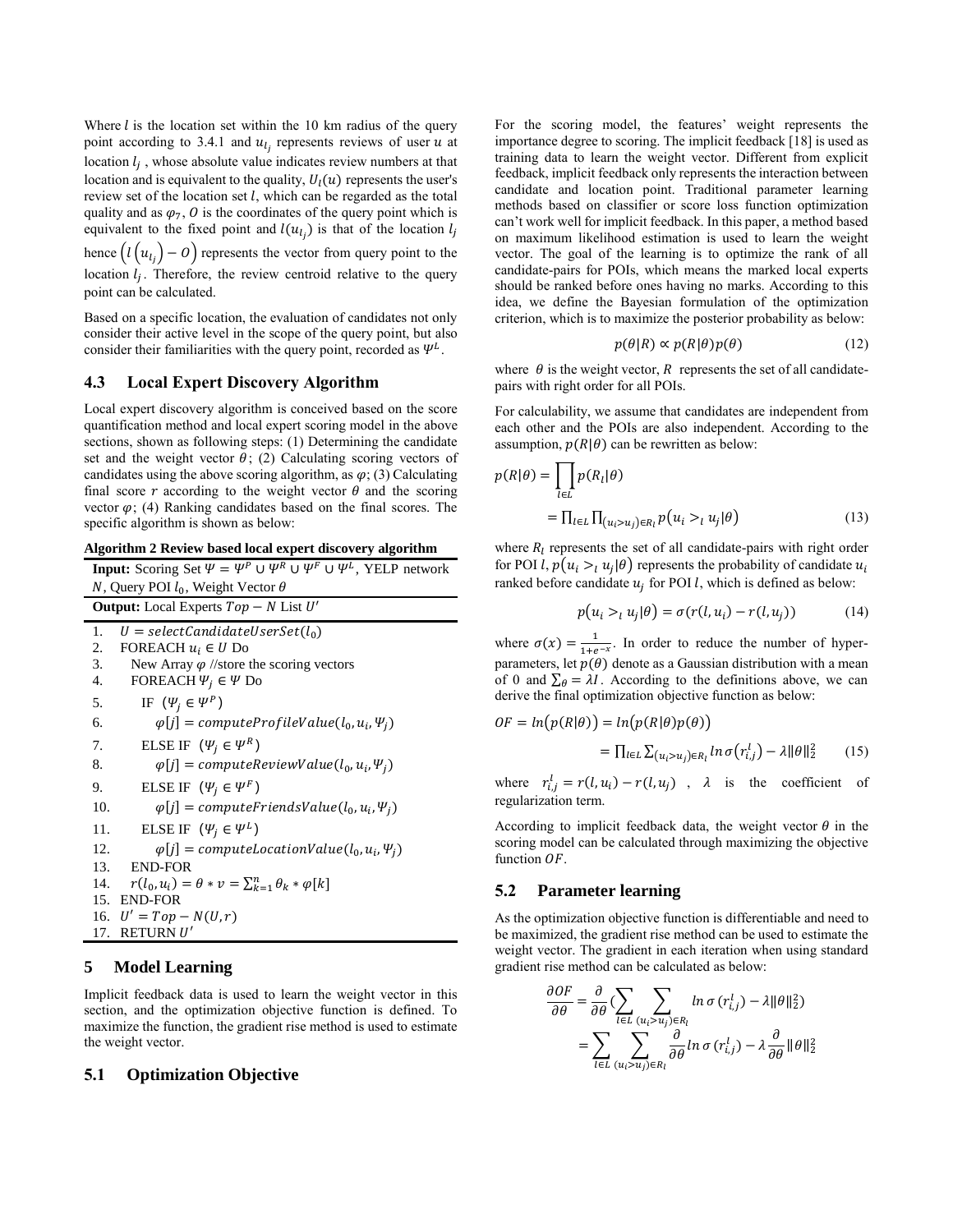$$
\propto \sum_{l \in L} \sum_{(u_i > u_j) \in R_l} \frac{e^{-r_{i,j}^l}}{1 + e^{-r_{i,j}^l}} \cdot \frac{\partial}{\partial \theta} r_{i,j}^l - \lambda \theta \tag{16}
$$

From the Eq. (14), it can be seen that there is too much calculation in each iteration using the standard gradient descent, so we employ the SGD (Stochastic Gradient Rise) method to deal with the estimation. In every iteration of the learning process, only one candidate-pair of a POI is randomly extracted from the training set to update the weight vector, as Eq. (15):

$$
\theta = \theta + \alpha \left( \frac{e^{-r_{i,j}^l}}{1 + e^{-r_{i,j}^l}} \cdot \frac{\partial}{\partial \theta} r_{i,j}^l - \lambda \theta \right) \tag{17}
$$

where  $\alpha$  is the learning rate, which controls the convergence speed of the learning process, and  $\lambda$  can control the training effect of the whole model. Under the premise of limiting the number of convergence iterations, the specific  $\lambda$  can match the appropriate  $\alpha$ , which will be determined through the experiment below.

#### **6 Experiments**

In this section, experiment is designed and carried out. The metrics of precision and recall are chosen to evaluate the model effect and several local expert finding methods are compared with proposed method to validate the effectiveness of the approach.

#### **6.1 Experiment Design**

*6.1.1 Evaluation Metrics.* In this paper, the metrics of precision and recall are chosen which are often used to evaluate the effectiveness of recommendation method. The metric of precision reflects the accuracy of the recommendation model, which means the proportion of the correct experts in the recommended list accounting for the recommended experts, and is defined as Eq. (16). The recall metric reflects the comprehensiveness of the recommendation model, which means the proportion of the correct experts in the recommended list accounting for all correct local experts in dataset, and is defined as Eq. (17).

$$
Precision = \frac{\sum_{l \in L_{test}} |R(l) \cap T(l)|}{\sum_{l \in L_{test}} |R(l)|}
$$
(18)

$$
Recall = \frac{\sum_{l \in L_{test}} |R(l) \cap T(l)|}{\sum_{l \in L_{test}} |T(l)|}
$$
(19)

where  $L_{test}$  denotes the set of POIs in the training set,  $R(l)$  is the set of local experts which is the result calculated by the algorithm of this paper, and  $T(l)$  is the set of local experts which is marked as the ground truth.

*6.1.2 Comparison Methods.* To validate the effectiveness of our approach, the proposed method is compared with several local expert finding methods. The methods involved in the experiment are described as follows:

**LER**: The method proposed in this paper.

**LocalRank:** The topic and location authority comprehensive algorithm proposed in references [8]. The formula is as follows:

$$
s(v_i, q) = s_i(l(v_i), l(q)) * s_t(t(v_i), t(q))
$$
\n<sup>(20)</sup>

where  $s_l(l(v_i), l(q))$  represents the location authority of candidate  $v_i$  at the query location  $l(q)$ , and  $s_t(t(v_i), t(q))$  is the category authority in the query category  $t(q)$ . The algorithm ranks the final results by multiplying.

**PageRank & PB**:The classic PageRank based algorithm, recommending candidates whose home position are closer to the query point, shown as follows:

$$
s(v_i, q) = \alpha \cdot s_l' (l(v_i), l(q)) + \beta \cdot s_t' (t(v_i), t(q)) \quad (21)
$$

Where  $\alpha + \beta = 1$ . The algorithm weighting adds the candidate authority and the category authority.

**MR&PB**:Distance and review numbers based recommend method, which likewise weighting adds the score of candidate's location authority and category authority, and obtains the optimal parameter pair by experiment.

**Proximity Based (PB):** Distance based method, recommending candidates whose home location are closer to the query point.

**Most Reviewed (MR)**: Review number based method, recommending candidates who have relatively more reviews on the given category.

For the comparison algorithms involved above, the algorithms except MR and PB need to learn parameters. Among them,  $\alpha$  will be set from 0 to 1 and each time increased by 0.1 to obtain the best results. The following describes the parameter selection of this article.

The parameters in this paper are also selected by experiments, and the best parameters combination  $(\alpha, \lambda)$  is selected through the display of the final result. During the process of model learning, two parameters need to be set which are the learning rate  $\alpha$  and the regularization coefficient  $\lambda$ . The experiment evaluates the weight of the model by different hyper-parameters and calculates the average accuracy of the final results. By default, here we set  $\lambda \in$  $\{10^{-2}, 10^{-3}, 10^{-4}, 10^{-5}, 10^{-6}, 10^{-7}, 10\}$ and  $\alpha \in$ {0.01,0.02,0.03,0.04,0.05} .The result shows in figure 10, from which the combination  $\lambda = 10^{-7}$ ,  $\alpha = 0.02$  is selected because of the biggest accuracy.



Figure 10 The accuracy of different hyper-parameters combinations

#### **6.2 Experiment Results**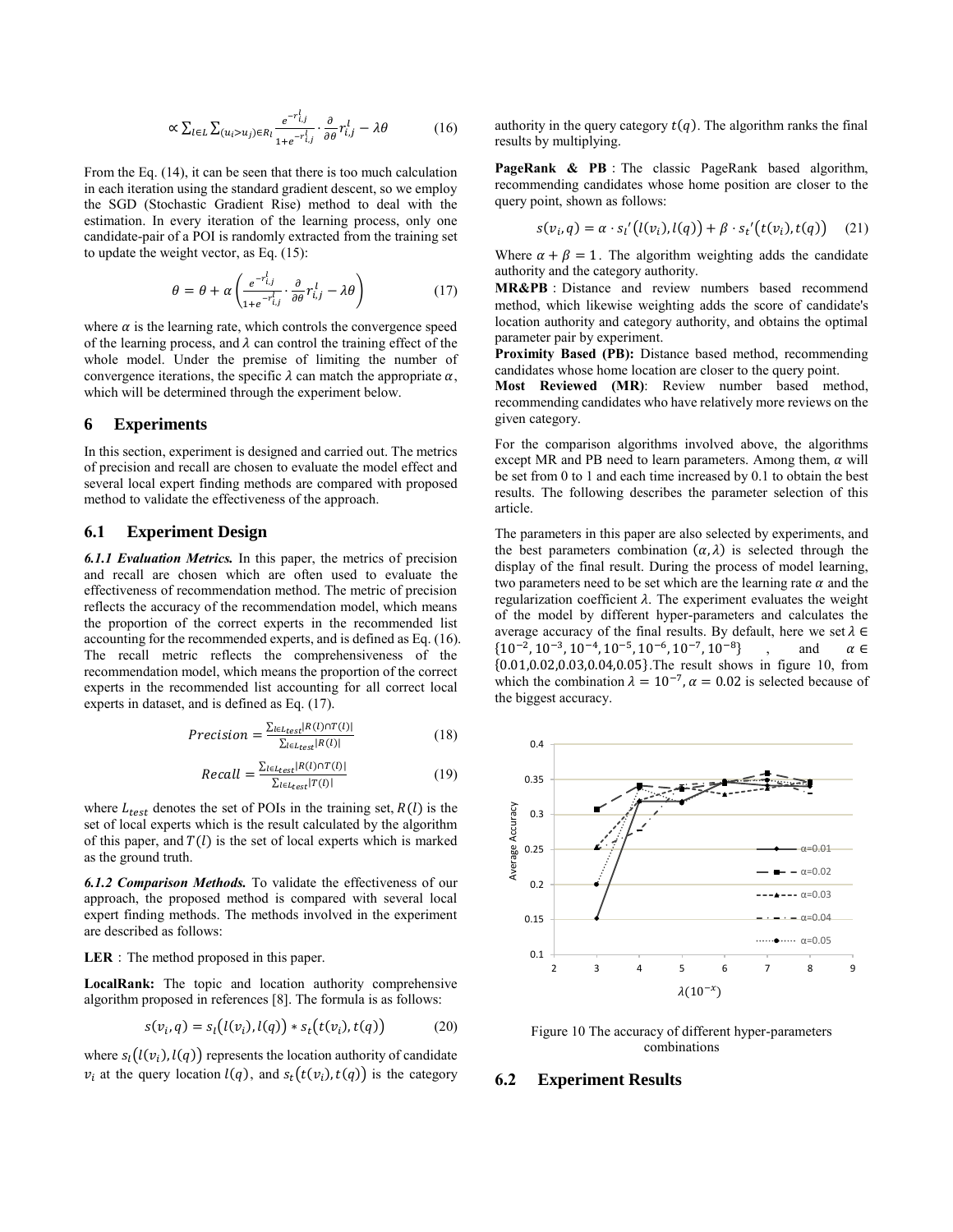The experiments of Top-N local expert recommendation are carried out using the above-mentioned several local expert finding algorithms on shopping category of city Las Vegas, comparing the performance on the metrics of precision and recall, shown as Figure 11.







(b) The comparisons of recall Figure 11 The comparisons of experiment result

It can be seen from the experiment results is that the results of the local expert recognition algorithm proposed in this paper are superior compared to those of the other algorithms for different N values. It is probably because of the data sparsity causing center location deviation, directly leading to worse recommending results for PB method. The experiment on MR illustrates that local expert level cannot only depend on review numbers of a category. Candidate's active location, structural information, and semantic information are all important in the identification of local experts. The PageRank & PB algorithm that adds network structure of candidates is slightly better than MR & PB, but the classic network structure ranking algorithm cannot satisfy the effect of expert recognition in such network filled with abundant information. The algorithm LocalRank is a classic way for local expert research and is often used as the primary contrast experiment to evaluate results. LocalRank algorithm that combines the candidate's authority degree of location and category presents relatively better, but the algorithm proposed in this paper is more comprehensive and has the best recommend results. It not only makes full use of candidate's different aspects of information, improving the existing classic expert recognition algorithm, but also give a unique method of dealing with points processing, which can obtain more comprehensive expert information for different locations, thus playing a good effect on local experts recommend.

#### **7 Conclusion**

In this paper, a review-based local expert discovery algorithm is proposed. After the feasibility analysis of local expert research in Yelp, the candidates set is selected for the given query combining the scores of the personal attributes, the review semantic, the friend relationship and the location preference. Scores based on network structure and context are calculated to measure candidates' preference, and local expert model is proposed to evaluate the level of candidates. The implicit feedback data is used to learn the weight vector in the model. Experiments show that our approach has a better effect on real datasets compared with other typical methods.

In the future, we will further improve the recommendation method to make it suitable for the online real-time network data flow environment. Personalized information of users such as personality will also be considered to recommending personalized local expert users. In recent, a few research works have discussed the device discovery [23], user availability [24], and privacy issues [25] in expert discovery, in our future works we will take these issues into consideration.

## **Acknowledgement**

This work is supported by National Natural Science Foundation of China under Grants No. 61772133, No.61472081, No. 61402104. Jiangsu Provincial Key Project BE2018706. Key Laboratory of Computer Network Technology of Jiangsu Province, Jiangsu Provincial Key Laboratory of Network and Information Security under Grants No. BM2003201, and Key Laboratory of Computer Network and Information Integration of Ministry of Education of China under Grants No. 93K-9.

#### **REFERENCES**

- [1] Traynor D, Curran K.Location-based social networks [J]. From Government to E-Governance: Public Administration in the Digital Age, 2012: 243.
- [2] Antin J, de Sa M, Churchill E F. Local experts and online review sites[C]//Proceedings of the acm 2012 conference on computer supported cooperative work companion. ACM, 2012: 55-58.
- [3] Y. Ma, Y. Wu, J. Ge, J. Li, "An Architecture for Accountable Anonymous Access in the Internet-of-Things Network," IEEE Access, vol. 6, pp. 14451-14461, 2018.
- [4] Balog K, Azzopardi L, De Rijke M. Formal models for expert finding in enterprise corpora[C]//Proceedings of the 29th annual international ACM SIGIR conference on Research and development in information retrieval. ACM, 2006: 43-50.
- [5] Weng J, Lim E P, Jiang J, et al. Twitterrank: finding topic-sensitive influential twitterers[C]//Proceedings of the third ACM international conference on Web search and data mining. ACM, 2010: 261-270.
- [6] Chen W, Cheng S, He X, et al. Influencerank: An efficient social influence measurement for millions of users in microblog[C]//Cloud and Green Computing (CGC), 2012 Second International Conference on. IEEE, 2012: 563-570.
- [7] Lin S, Hong W, Wang D, et al. A survey on expert finding techniques[J]. Journal of Intelligent Information Systems, 2017: 1-25.
- [8] Cheng Z, Caverlee J, Barthwal H, et al. Who is the barbecue king of texas?: a geo-spatial approach to finding local experts on twitter[C]//Proceedings of the 37th international ACM SIGIR conference on Research & development in information retrieval. ACM, 2014: 335-344.
- [9] Lu H, Caverlee J. Exploiting geo-spatial preference for personalized expert recommendation[C]//Proceedings of the 9th ACM Conference on Recommender Systems. ACM, 2015: 67-74.
- [10] Jindal T. Finding local experts from Yelp dataset[D]. 2015.
- [11] Niu W, Liu Z, Caverlee J. LExL: A learning approach for local expert discovery on twitter[C]//European Conference on Information Retrieval. Springer International Publishing, 2016: 803-809.
- [12] Niu W, Liu Z, Caverlee J. On Local Expert Discovery via Geo-Located Crowds, Queries, and Candidates[J]. ACM Transactions on Spatial Algorithms and Systems (TSAS), 2016, 2(4): 14.
- [13] Cao Z, Qin T, Liu T Y, et al. Learning to rank: from pairwise approach to listwise approach[C]//Proceedings of the 24th international conference on Machine learning. ACM, 2007: 129-136.